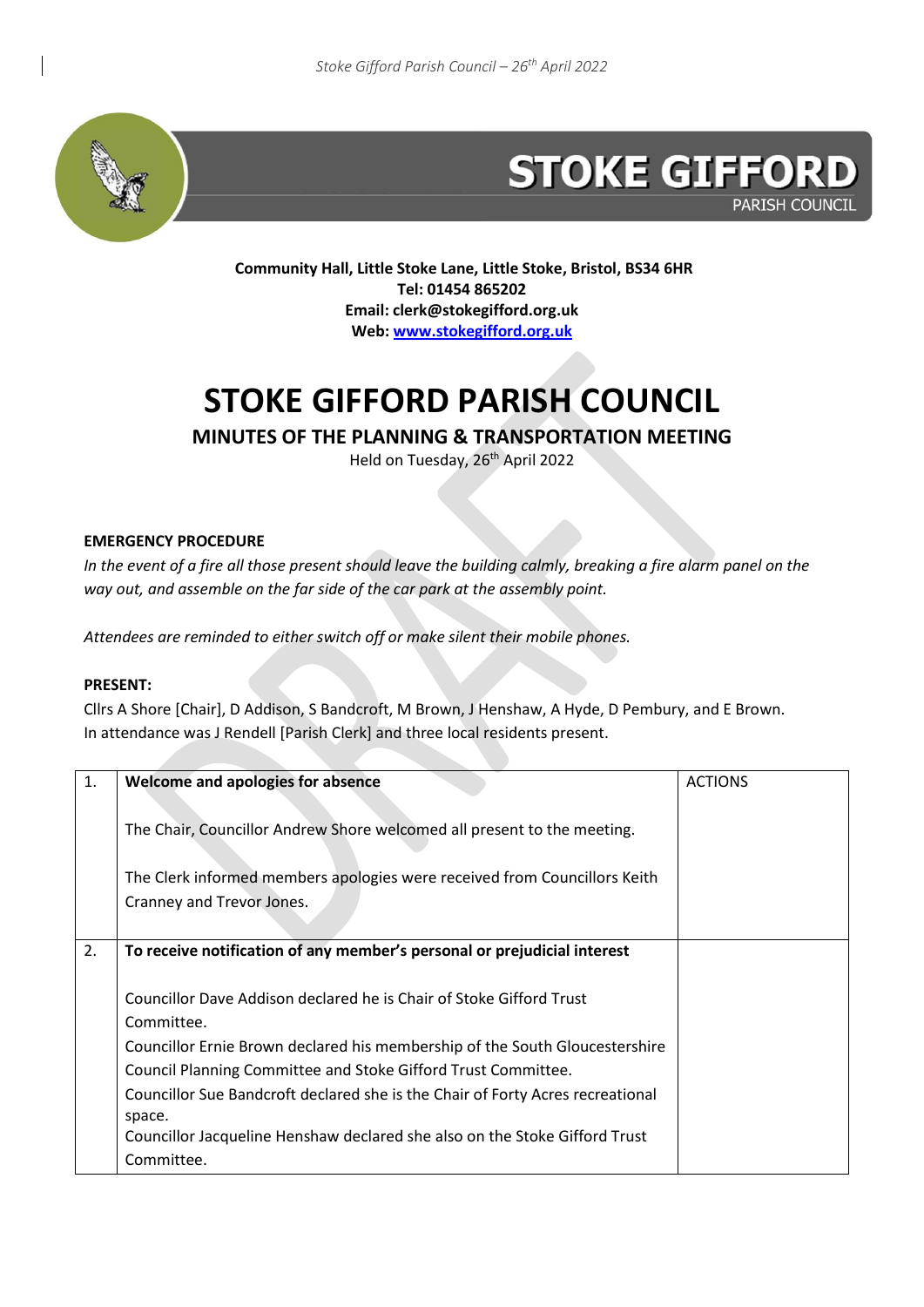$\mathsf{l}$ 

| 3. | To approve minutes of the last Planning & Transportation meeting dated                  |                            |
|----|-----------------------------------------------------------------------------------------|----------------------------|
|    | 22nd March 2022                                                                         |                            |
|    |                                                                                         |                            |
|    | The minutes dated Tuesday 22 <sup>nd</sup> March 2022 were agreed as an accurate        |                            |
|    |                                                                                         |                            |
|    | record proposed by Councillor Mike Brown, seconded by Councillor Sue                    |                            |
|    | Bandcroft, unanimously carried.                                                         |                            |
|    |                                                                                         |                            |
|    | Action: Meade Park Coffee trailer: Ref item 5 from 22 <sup>nd</sup> March, the Chair of | Clerk made contact         |
|    | Council Councillor Ernie Brown asked the clerk to contact the owner of the              | with Coffee business       |
|    |                                                                                         |                            |
|    | Barista coffee business and confirm a cost of £30 per day for the summer                | owner. 28-04-2022          |
|    | months. Following discussion, members felt this was a fair rate to help the             |                            |
|    | business start-up. The Clerk will review in September.                                  |                            |
|    |                                                                                         |                            |
|    | All other actions from the previous meeting were reviewed & discharged.                 |                            |
|    |                                                                                         |                            |
|    |                                                                                         |                            |
| 4  | Public Session [Maximum 15 minutes, up to 3 minutes per person]                         |                            |
|    |                                                                                         |                            |
|    | A local resident heaped praise on Parish Councillors and the Clerk for the              | Clerk to follow up         |
|    | excellent new play facility recently installed at New Road. The park has been           |                            |
|    |                                                                                         |                            |
|    | extremely popular since the opening and local residents are really pleased              |                            |
|    | with the facility. The local resident asked the clerk to make contact with              |                            |
|    | Pentagon to see if they can wash the artificial grass / play equipment as its           |                            |
|    | causing friction and electric shocks on various pieces of equipment, which can          |                            |
|    |                                                                                         |                            |
|    | allegedly be overcome by washing down.                                                  |                            |
|    |                                                                                         |                            |
|    | A local resident noticed one of the keep clear signs has been painted on                |                            |
|    | Rossall Avenue recently and it is hoped that SGC will return to repaint the             |                            |
|    | path signage.                                                                           |                            |
|    |                                                                                         |                            |
|    |                                                                                         |                            |
|    | Following the recent grass cutting by SGC in the parish, a local resident was           | <b>Councillors M Brown</b> |
|    | disappointed with the level of the cut and asked the council to check this work         | & A Shore to look          |
|    | especially as the Parish Council is paying for this service.                            | further across the         |
|    |                                                                                         | Parish                     |
|    | Local residents were pleased to see that the road through Gipsy Patch bridge            |                            |
|    |                                                                                         |                            |
|    | is now open both ways. There is still work to do but progress is being made.            |                            |
|    |                                                                                         |                            |
| 5  | <b>Planning Applications</b>                                                            |                            |
|    |                                                                                         |                            |
|    | The following addition is now submitted (unless Parish committee members                |                            |
|    |                                                                                         |                            |
|    | decide otherwise) with each submission - Should planning permission be                  |                            |
|    | granted, SGPC would request the inclusion of a condition restricting the hours          |                            |
|    | of working (and movement or delivery of machinery or building materials),               |                            |
|    | during the period of construction, to 07:30 - 18:00 Monday to Friday, 08:00 -           |                            |
|    | 13:00 Saturdays and with no working permitted on Sundays or Public                      |                            |
|    |                                                                                         |                            |
|    | Holidays.                                                                               |                            |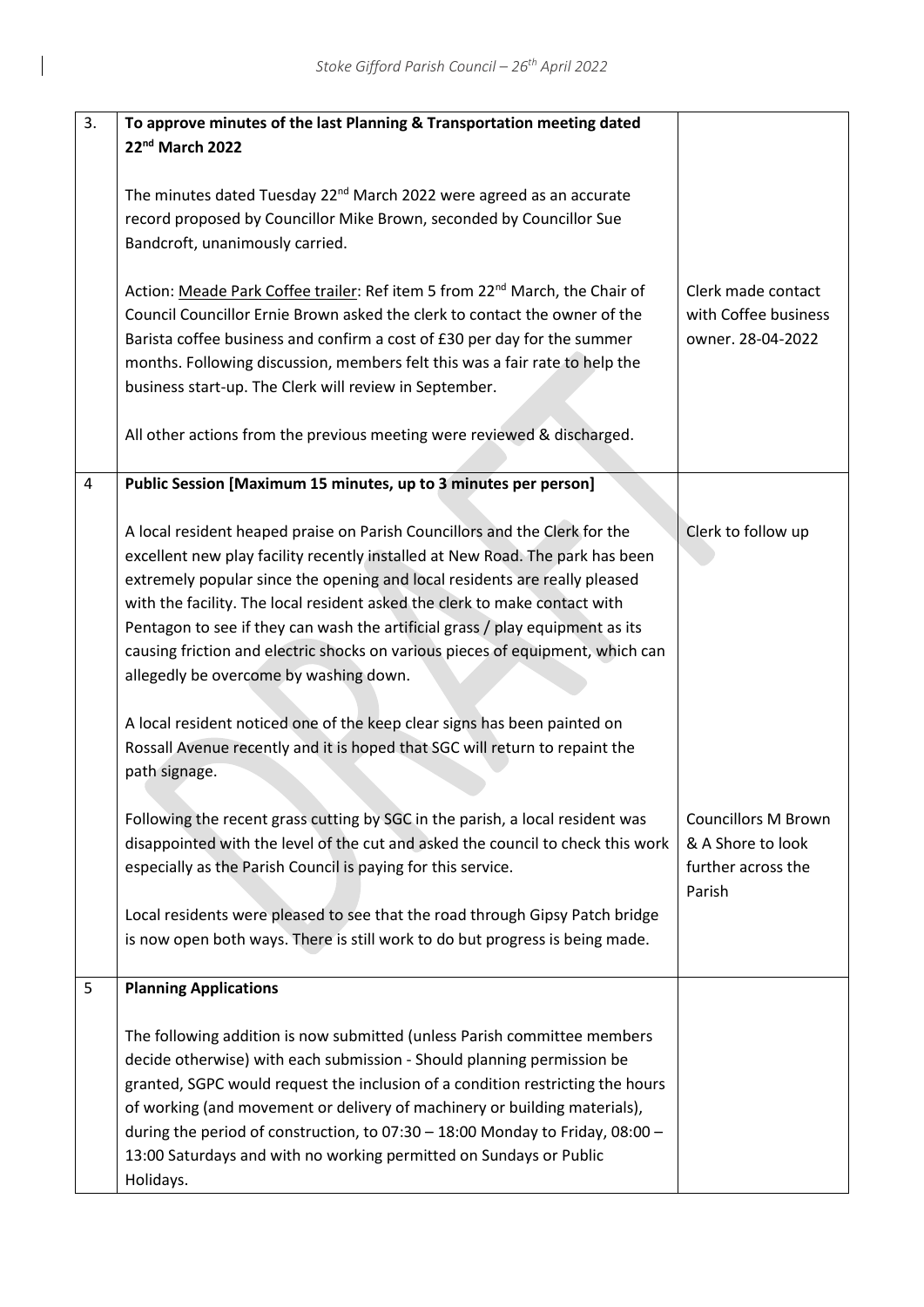#### **a) P22/01634/HH – 137 North Road, Stoke Gifford, BS34 8PE** *Erectio[n of rear](https://developments.southglos.gov.uk/online-applications/applicationDetails.do?activeTab=summary&keyVal=R6MOIKOKJZI00&prevPage=inTray) summer house*

Following a short discussion, Councillor Andrew Shore proposed no objection to this planning application, seconded by Councillor Tony Hyde, carried.

**b) P22/02027/HH– 34 Chalcombe Close, Little Stoke, BS34 6EW** *Erectio[n of single storey side](https://developments.southglos.gov.uk/online-applications/applicationDetails.do?activeTab=summary&keyVal=R86CRFOKL8Y00&prevPage=inTray) extension to form additional living [accommodation.](https://developments.southglos.gov.uk/online-applications/applicationDetails.do?activeTab=summary&keyVal=R86CRFOKL8Y00&prevPage=inTray)*

Following a short discussion, Councillor Dave Addison proposed no objection to this planning application, seconded by Councillor Sue Bandcroft, carried.

### **c) P22/02012/ADV– Aldi Stores Ltd, Land Off Fox Den Road, Stoke Gifford, BS34 8SS**

*Display of 2 no. temporary banner signs*

Following a short discussion, Councillor Jacqueline Henshaw proposed no objection to this planning application, seconded by Councillor Dave Addison, carried.

#### **d) P22/02015/ADV - Aldi Stores Ltd, Land Off Fox Den Road, Stoke Gifford, BS34 8SS**

*Display of 3no. internally illuminated wall hanging signs, 2no nonilluminated vinyl signs and 1no. non-illuminated Dibond graphic sign.*

Following a short discussion, Councillor Andrew Shore proposed no objection to this planning application, seconded by Councillor Dave Addison, carried.

## *e)* **P22/02071/PND– Mallard House University Of West Of England, Coldharbour Lane, Stoke Gifford, BS16 1QY**

*Prior notification of the intention to demolish 1 no. building (Mallard House).* 

Following a short discussion, Councillor Tony Hyde proposed no objection to this planning application, seconded by Councillor Andrew Shore, proposal carried.

#### *f)* **P22/01463/LB– The Court Annex The Green, Stoke Gifford, BS34 8PD** *[Internal alterations to include the removal of 2](https://developments.southglos.gov.uk/online-applications/applicationDetails.do?activeTab=summary&keyVal=R8TZ79OK0H500&prevPage=inTray) no. partition walls; [creation of 1 no. door opening and installation of 1 no. door; installation](https://developments.southglos.gov.uk/online-applications/applicationDetails.do?activeTab=summary&keyVal=R8TZ79OK0H500&prevPage=inTray)  [of 2 no. doors in existing opening, and the extension of existing partition](https://developments.southglos.gov.uk/online-applications/applicationDetails.do?activeTab=summary&keyVal=R8TZ79OK0H500&prevPage=inTray)  [wall.](https://developments.southglos.gov.uk/online-applications/applicationDetails.do?activeTab=summary&keyVal=R8TZ79OK0H500&prevPage=inTray)*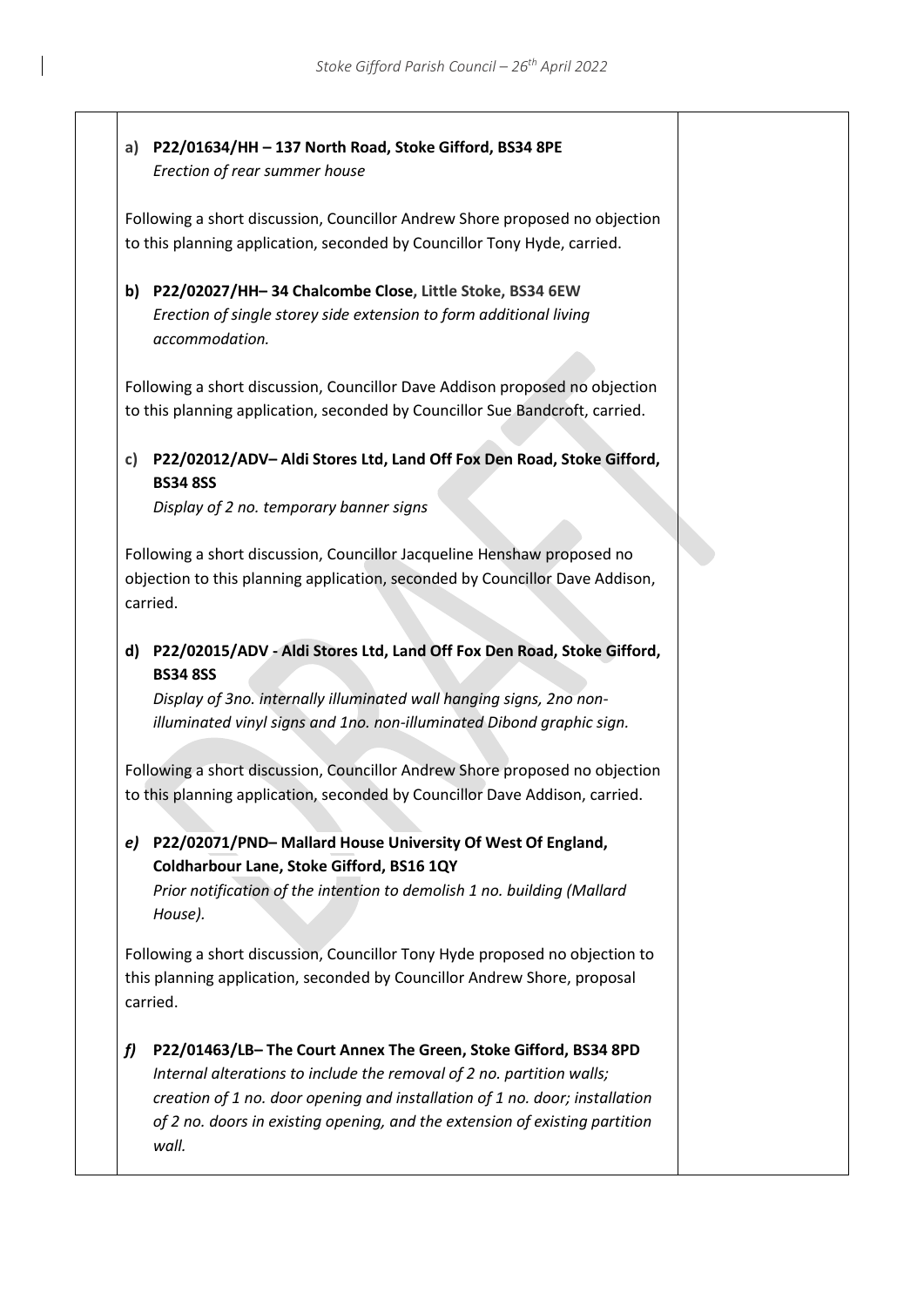Following a short discussion, Councillor Dave Addison proposed no objection to this planning application, seconded by Councillor Mike Brown, carried.

#### **g) P22/02098/F – Land Adjacent Rock Lane Farm, Rock Lane, Stoke Gifford, BS34 8PQ**

*Erection of 1 No. Dwelling with associated works.*

Following a short discussion, and a re-cap of previous applications from the Chair, Councillor Mike Brown proposed no objection to this planning application, seconded by Councillor Dave Addison, carried.

**h) P22/01582/F – Land at Harry Stoke Road, Stoke Gifford, BS34 8QQ** *Erection of 1 No. building to form nursery (Use Class E) with apartments (Use Class 3) above, with landscaping, access, parking and other associated works.*

A local resident raised concerns about the change from previously approved 2 storey to a 4 storey building, which would remove and reverse the 'transition' currently stepping down from 3 storey to 2 and single storey moving into Harry Stoke hamlet. Following discussion, members have concerns with this planning application stating the loss of green space, the varied heights of the proposed buildings, the dominance of a 4 storey building and its adverse impact on the character of Harry Stoke, child safety concerns with the balconies over a play area and insufficient parking bays. It was also noted that South Glos planning officers expressed concerns, at the pre-application stage, about the impacts of the proposals on views along Harry Stoke Road and the character of the area and upon the proximity of the proposed residential development to a sports area within the proximity of the school land. Councillor Dave Addison proposed objection and made comment the building should be kept at two storey to keep the height of the building in line with adjacent dwellings, seconded by Sue Bandcroft, carried unanimously.

#### **i) P22/02239/PDR – 119 Bakers Ground, Stoke Gifford, BS34 8GD** *Installation of rear doors.*

Following a short discussion, Councillor Dave Addison proposed no comment to this planning application, seconded by Councillor Jacqueline Henshaw, carried.

#### **j) P22/02021/CLP – 70 Hercules Close, Little Stoke, BS34 6JG** *Installation of rear dormer to facilitate loft conversion.*

The Chair, Councillor Andrew Shore, updated Members on the previous application, which SGPC objected to, South Glos refused and for which a government Inspector dismissed the appeal. The new application does not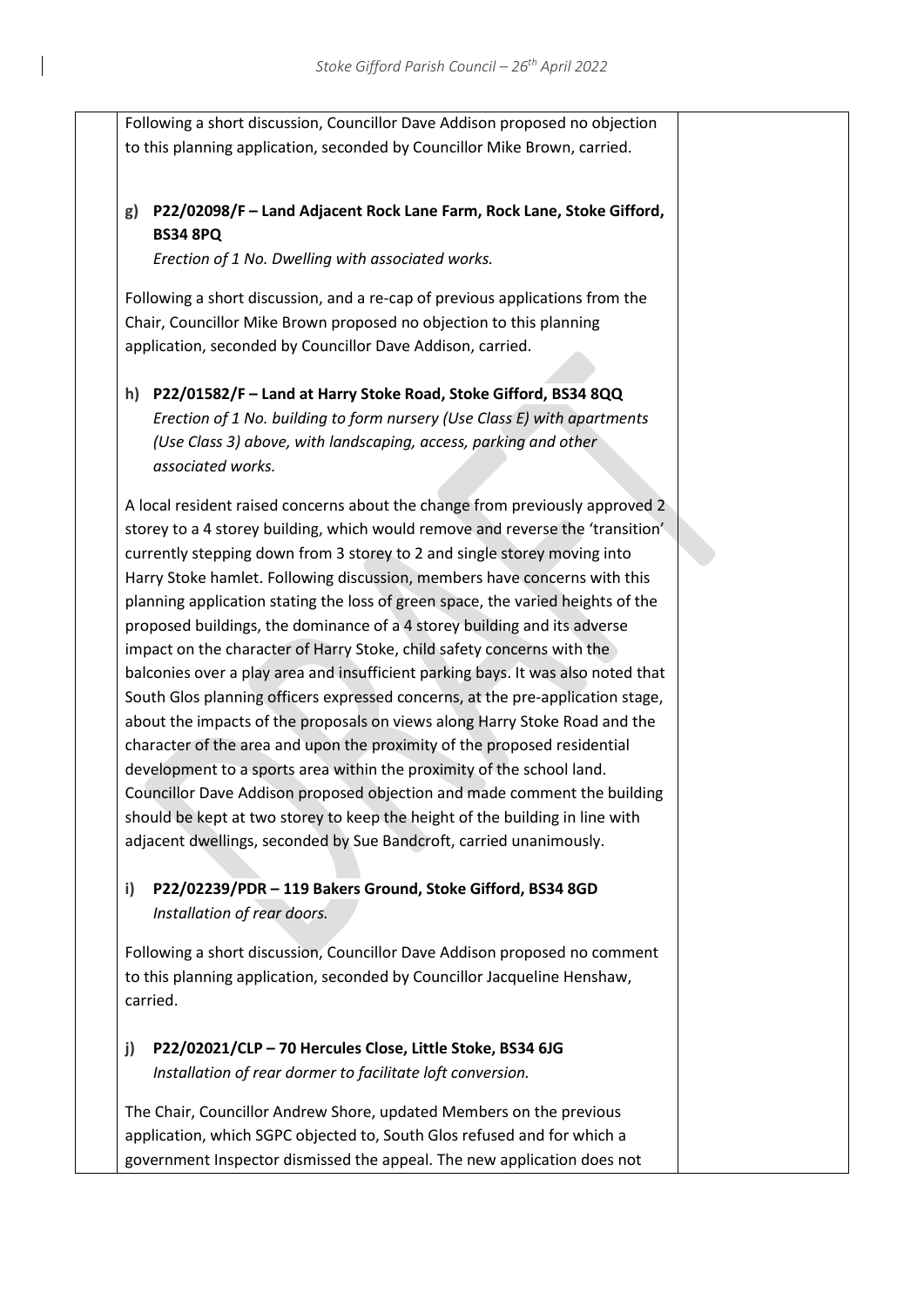|    | increase the roof ridge height, unlike the previous application, and would            |  |
|----|---------------------------------------------------------------------------------------|--|
|    | appear to be permitted development. Following a short discussion, Councillor          |  |
|    | Dave Addison proposed no comment to this planning application, seconded               |  |
|    | by Councillor Tony Hyde, carried.                                                     |  |
|    |                                                                                       |  |
| 6. | Update on previous planning applications                                              |  |
|    |                                                                                       |  |
|    | The Clerk included previous planning applications in the documents and the            |  |
|    | decisions made by SGPC and SGC. The Chair, Councillor Andrew Shore                    |  |
|    | updated members on South Glos Council's refusal for 22 Britannia Close.               |  |
|    |                                                                                       |  |
| 7. | Updates relevant to Transportation in the Parish (road/rail/bus)                      |  |
|    |                                                                                       |  |
|    | Councillor Andrew Shore was pleased to see Gipsy Patch Lane reopened with             |  |
|    | two-way traffic although still with some restrictions.                                |  |
|    |                                                                                       |  |
|    | Councillor Sue Bandcroft mentioned that local residents were unhappy the T2           |  |
|    | bus to/from Thornbury has been taken out of operation.                                |  |
|    |                                                                                       |  |
| 8. | Any other business relevant to this committee                                         |  |
|    |                                                                                       |  |
|    | Councillor Andrew Shore informed members the Parish had recently received             |  |
|    | note of a consultation taking place in May 2022 from applicant YTL                    |  |
|    | Developments (UK) Ltd on land at the former Filton runway, South                      |  |
|    | Gloucestershire. Application P22/02113/O. The application formally falls              |  |
|    | under the remit of Patchway Town Council, however we can still submit                 |  |
|    | comments as a Parish, should we wish to do so following discussion at the             |  |
|    | next Council meeting, or as individuals. Consultation closing date 23rd May.          |  |
|    | Proposal detailed below.                                                              |  |
|    | Mixed use development on 141.94 hectares of land comprising: residential              |  |
|    | development for up to 6,500 dwellings; Student Accommodation (Sui                     |  |
|    | Generis); Business Office and Research development (Use Class E); General             |  |
|    | Industry (Use Class B2); Hotels (Use Class C1); Extra Care Accommodation (Use         |  |
|    | Class                                                                                 |  |
|    | C2); Education provision to include a Secondary School, Primary Schools,              |  |
|    | Children's Nurseries and further education buildings (Use Class E and F1);            |  |
|    | Community centres and uses inclusive of library, health (including GP and             |  |
|    | Dental facilities), and built sport facilities, (Use Class E, F1 and F2); Other E use |  |
|    | class town centre uses up to inclusive of, public house and other drinking            |  |
|    | establishments, and hot food takeaway (Sui Generis) together with;                    |  |
|    | supporting infrastructure and facilities including demolition, ground works and       |  |
|    | remediation, highways and parking inclusive of pedestrian and cycle routes,           |  |
|    | public transport inclusive of Metrobus route and rail station,                        |  |
|    | utilities, landscaping, sustainable urban drainage, water basins and public           |  |
|    |                                                                                       |  |
|    | open space. Outline application including access, with all other matters              |  |